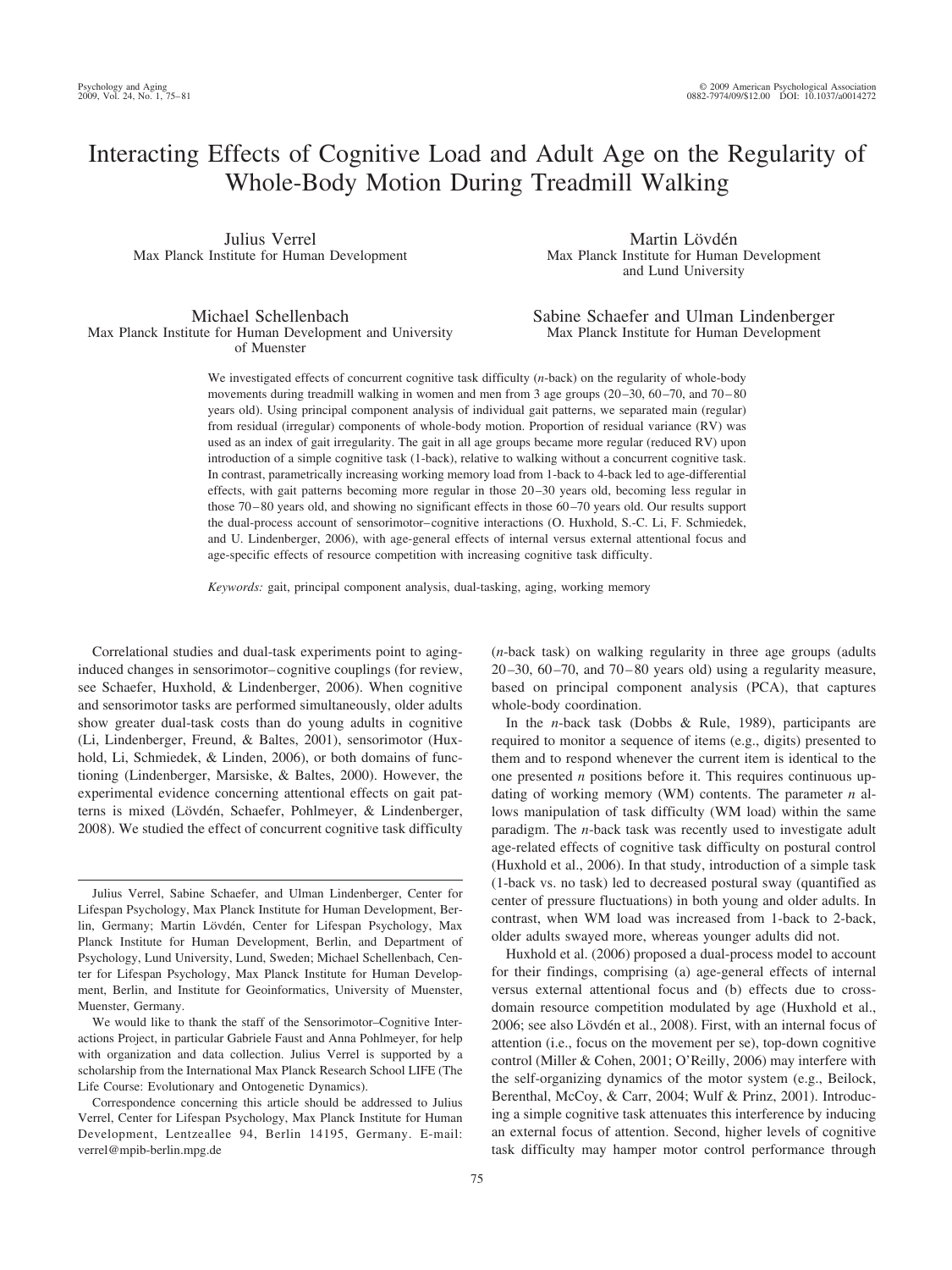cross-domain resource competition (Lindenberger et al., 2000; Lövdén et al., 2008; Schaefer et al., 2006; Woollacott & Shumway-Cook, 2002). The point at which performance decrements due to resource competition outweigh performance improvements due to external focus is assumed to vary as function of individuals' sensorimotor and cognitive resources. Given that both sensorimotor and cognitive resources decline with advancing age (Lindenberger & Baltes, 1994), motor control is assumed to be more susceptible to cognitive load as age advances.

The generalizability of the Huxhold et al. (2006) model from postural sway during standing to variability in walking is currently not known. The relevant experimental evidence is mixed, as effects of cognitive load on walking parameters have not always been observed (see Lövdén et al., 2008, for discussion). This lack of consistency may reflect (a) the variety of cognitive tasks used (both with respect to type and difficulty level) and (b) the lack of efficient measures of walking performance. Lövdén et al. (2008) addressed the first point by using the *n*-back paradigm (with  $n =$ 1, 2, 3, or 4). Consistent with the dual-process account described earlier, gait variability—assessed with several step-related variability measures, such as stride-length or step-width variability was reduced by the introduction of an easy (low-complexity) task (1-back), presumably reflecting a shift from internal to external attentional focus. However, the predicted age-specific increase for increasing WM load from 1-back to 4-back (resource competition) in the older participants was not statistically reliable. A possible explanation for this failure to find the hypothesized Age  $\times$  Load interaction refers to dependent variables used in the Lövdén et al. (2008) study, which were restricted to discrete events of the step pattern.

Here, we present a partial reanalysis of the data from Lövdén et al. (2008), introducing an alternative measure of walking regularity based on PCA of individual gait patterns. We predicted that because this approach took into account time-continuous information of whole-body coordination, it would yield a more efficient and valid index of cognitive load-induced changes in whole-body coordination than step-related measures. Using PCA, we split kinematic walking data into a main (regular) pattern and a residual (irregular) pattern. Walking irregularity was quantified by the residual variance, that is, the relative amount of variance in the residual pattern. In addition to the data from Lövdén et al. (2008), we included data from a third age group (60–70 years old). Thus, data from adults of three different age groups (20–30, 60–70, and 70 – 80 years) are reported, thereby allowing a more fine-grained analysis of the relation between adult age and attentional-loadinduced decrements in whole-body coordination.

On the basis of a dual-process account proposed by Huxhold et al. (2006), we predicted different effects of adding a simple cognitive task (1-back compared with no load) versus further increasing WM load. More specifically, we hypothesized that gait patterns of participants from all age groups would be more regular in the 1-back compared with the no-load condition, due to an externalization of attentional focus. The effect of increasing WM load from 1-back to 4-back on the regularity of gait patterns was hypothesized to differ by age, so that older participants would show higher dual-task costs than young participants. At the motor level, this age-differential increase in dual-task costs was expected to result in a greater decrease of walking regularity in the older age groups. In accord with the well-documented decline of sensorimotor, attentional, and cognitive functions with advancing adult age and within old age (Lindenberger & Baltes, 1994; Park, Polk, Mikels, Taylor, & Marshuetz, 2001; Spirduso, Francis, & MacRae, 2005), the 70- to 80-year-old participants were expected to show the most pronounced effects of WM load on whole-body coordination.

#### Method

Part of the raw data (pertaining to the youngest and oldest age groups) was used in a previous study (Lövdén et al., 2008). Only (discrete) step parameters such as step width and stride time were considered in the first analysis. In contrast, continuous motion of the entire body is considered here. Furthermore, data from an additional age group (60 –70 years) were included for the present study. Some of the present results (from the 20- to 30-year-old and the 70- to 80-year-old participants) have been presented in abstract form (Verrel, Lövdén, Pohlmeyer, Schaefer, & Lindenberger, 2007).

# *Participants*

Ninety-six adults from three age groups (20–30, 60–70, and 70 – 80 years old) stratified by sex (i.e., 16 women and 16 men in each age group) were recruited from the participant pool of the Max Planck Institute for Human Development, Berlin, Germany, on the basis of criteria excluding individuals with conditions known to influence balance or gait performance (e.g., Parkinson's disease, diabetes, gout, severe back pain, impaired balance, cardiovascular problems, or artificial hip joint). All participants had normal or corrected-to-normal vision and hearing (according to self-report). To document the age typicality of the sample with respect to cognitive functioning, we assessed perceptual speed (digit–symbol substitution test; Wechsler, 1982) and vocabulary (Mehrfachwahl-Wortschatz-Intelligenztest, MWT–A [Multiple-Choice Vocabulary Intelligence Test]; adapted after Lehrl, Merz, Burkard, & Fischer, 1991).

An analysis of variance (ANOVA) with repeated contrasts for the age group effect revealed that there was a main effect of age group for the digit–symbol substitution test,  $F(2, 93) = 29.59$ ,  $p <$ .05, with young adults showing higher performance than the 60- to 70-year-olds but with no reliable differences found between the two older age groups (mean score  $\pm$  *SD* for the 20- to 30-yearolds:  $64.9 \pm 11.0$ ;  $60-$  to 70-year-olds:  $47.9 \pm 10.0$ ; 70- to 80-year-olds:  $46.8 \pm 10.5$ ). In the vocabulary test, the main effect of age group was reliable,  $F(2, 93) = 3.56$ ,  $p = .032$ . Follow-up tests indicated that the 60- to 70-year-olds performed above the level of the young adults, whereas differences between the two older age groups were not reliable (mean score  $\pm$  SD for the 20to 30-year-olds:  $31.7 \pm 3.1$ ; 60- to 70-year-olds:  $33.2 \pm 1.9$ ; 70to 80-year-olds:  $33.3 \pm 2.8$ ). Thus, we obtained the typical pattern of adult age differences in cognitive performance, with performance decrements for a marker test of perceptual speed belonging to the broad domain of fluid abilities and performance increments for a marker test of verbal knowledge from the broad domain of crystallized abilities (Baltes, 1987; Horn, 1989).

Written consent was obtained from the participants prior to the experiment. Each participant received 50 euros for participation in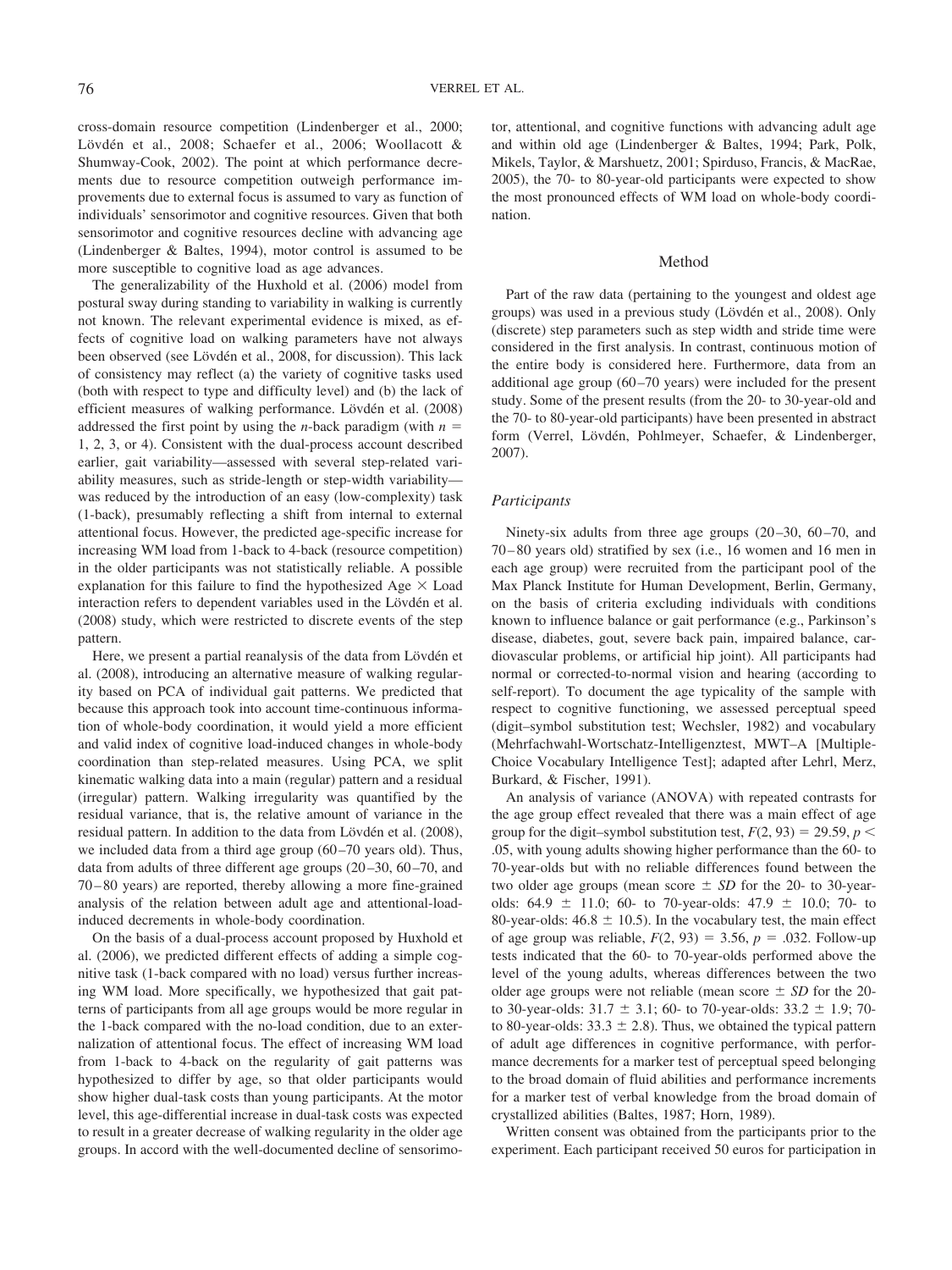the entire experiment. The ethics committee of the Max Planck Institute for Human Development approved the study.

# *Apparatus*

We used a 12-camera (infrared V-cam 100 & 200) motion capture system (Vicon 612, Workstation 4.6; Vicon Ltd., Oxford, UK), sampling at 200 Hz, for recording participants' limb movements while they walked on the treadmill. Reflective markers were placed on relevant anatomical landmarks according to the Vicon PlugInGait model. These included 7 markers on each leg or foot, 4 on the pelvis, 6 on the thorax and shoulder girdle, 6 on each arm or hand, and 4 on the head; amounting to a total of 40 markers. The foot markers were placed on prepared sport shoes; all other markers were applied directly to the skin or attached using straps around wrist and head.

Participants walked on a treadmill (Woodway; Weil am Rhein, Germany), with the walking area (200 cm  $\times$  70 cm) at the level of the surrounding floor. No handrail was present. For safety reasons, a harness was fastened around the waist of the participant and attached to the ceiling. In front of the treadmill, a 200 cm  $\times$  270 cm screen was mounted. A virtual environment consisting of a straight path was backprojected on the screen. The visual flow of the virtual environment was synchronized to the speed of the treadmill with an empirically established flow–speed ratio.

### *Design and Procedure*

This study investigated the effect of combining a cognitive task  $(n$ -back, with  $n = 1, 2, 3$ , and 4) with a motor activity (walking) on performance in either of these. Each participant completed two sessions, one involving walking at a fixed speed (2.5 km/hr), and the other involving walking at a self-selected speed. The selfselected speed was determined at the beginning of the experimental session and was kept constant across conditions. In all except 3 participants, the fixed speed was slower than the self-selected speed. Also, the deviations between self-selected and fixed speed differed among age groups, with 20- to 30-year-olds walking faster (mean  $\pm$  SD: 3.72  $\pm$  0.36 km/hr) compared with the 60to 70-year-olds  $(3.42 \pm 0.49 \text{ km/hr})$  and 70- to 80-year-olds  $(3.11 \pm 0.47 \text{ km/hr})$ . Thus, to assure comparability of the regularity of walking patterns and sensorimotor– cognitive interactions across participants and age groups (Jordan, Challis, & Newell, 2007), we focused on the self-selected speed condition in the present analysis.

In the *n*-back task, a sequence of 26 digits was presented auditorily via loudspeakers, with interstimulus intervals jittered between 2,850 ms and 3,150 ms. The task consisted of monitoring this number sequence and indicating whenever the currently presented digit coincided with the one that was given *n* steps earlier in the sequence. For instance, in the 2-back condition, participants have to respond when the current number is the same as the one presented two steps before. Responses were given verbally ("yes" whenever a target occurred). Trials in all conditions included the same number of targets (six).

We started the session by familiarizing the participants with the treadmill and determining each individual's preferred walking speed in an interactive procedure. The actual experiment was organized in an ABA scheme: In the main experimental condition (B: dual-tasking), participants performed the 1- to 4-back task while walking on the treadmill. Before and after this (A), control conditions for motor (walking without concurrent cognitive task) and cognitive (*n*-back task while sitting) performance were presented. In the dual-tasking trials, two instances of each cognitive condition were presented in a row. The order of the cognitive conditions was partially counterbalanced (ascending or descending between 1-back and 4-back). In total, each dual-tasking trial lasted about 90 s, including an initial familiarization phase of 30 s without cognitive task. Motion capture was restricted to a 20-s interval without targets in order to avoid effects of articulatory movement on the measured walking pattern.

To sum up, the experimental design for the cognitive measures was a 3 (age group: 20–30, 60–70, or 70–80 years)  $\times$  2 (sex)  $\times$ 2 (setting: sitting or walking)  $\times$  4 (WM load: from 1-back to 4-back) factorial design. With respect to walking performance, the design was a 3 (age group)  $\times$  2 (sex)  $\times$  5 (WM load: no load, from 1-back to 4-back) factorial design.

# *Data Processing*

Kinematic data from all markers were processed and analyzed separately for each trial and participant according to the following procedure: from the 20 s recorded in each trial, the middle 15 s were selected to avoid recording artefacts due to start-and-stop of motion capture and to assure equal registration durations for all participants. Data were represented as Cartesian coordinates in an array of  $3,000 \times 120$  dimensions (15 s sampled at 200 Hz; three-dimensional information for 40 markers). After correcting for movement relative to the treadmill (e.g., due to temporary lagging behind the constant velocity), the data were submitted to a PCA to split them into main and residual (regular and irregular) components (Daffertshofer, Lamoth, Meijer, & Beek, 2004). This analysis was performed separately for individual trials. Our measure of gait regularity was the *residual variance*, defined as the relative amount of variance in the residual pattern (expressed as percentage of total variance), with lower values indicating greater gait regularity. This procedure is described in more detail below.

# *PCA of Gait Patterns*

PCA makes use of the structure of variability in highdimensional data to produce a lower dimensional approximation on the basis of eigenvalue decomposition of the covariance matrix of the data set. Since the covariance matrix is symmetric, this yields an orthogonal decomposition of data space in onedimensional linear subspaces spanned by the eigenvectors (i.e., the principal components, PCs). The corresponding eigenvalues indicate the amount of variance explained by the PCs. Projecting the original data onto the linear subspace spanned by a certain subset of PCs yields a representation of the data in terms of these PCs. Reducing the data to a certain subset of PCs allows one to apply PCA as a data-driven filter, separating structurally invariant (regular) from variant (irregular) components. For a detailed discussion of PCA applied to kinematic data, we refer to the tutorial by Daffertshofer and colleagues (2004).

Kinematic walking data are highly structured, with two or three PCs typically explaining more than 90 % of the variance. Our analysis confirmed previous results regarding the amount of vari-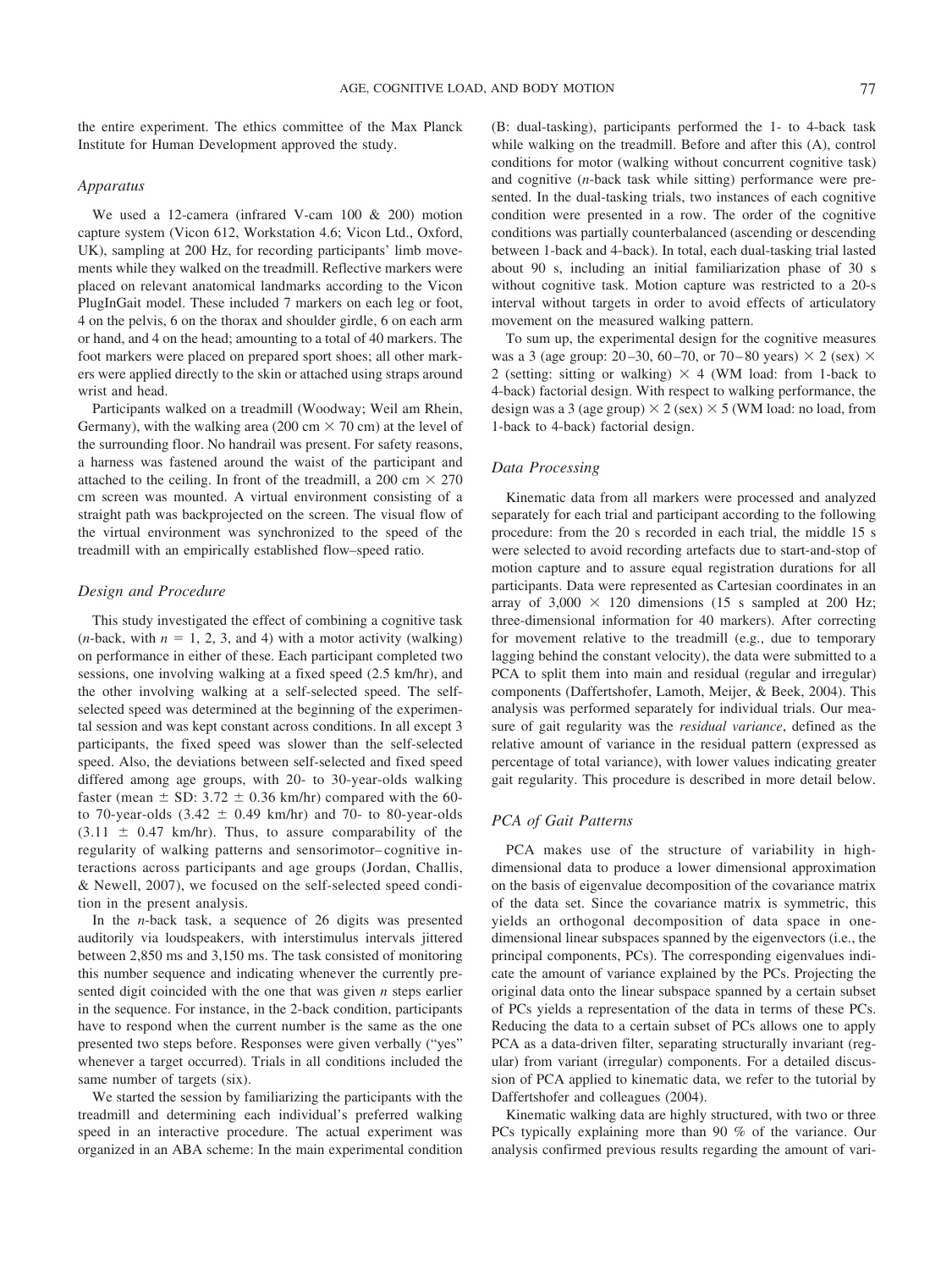ance explained by the first four PCs, in our case:  $98.6\% \pm 0.58\%$ (mean  $\pm$  SD). Also, it has been observed that the coefficient time series of the first four PCs typically consist of highly regular oscillations at the frequency of the stride and step cycle (Daffertshofer et al., 2004; Troje, 2002). Figure 1 illustrates the application of PCA to walking data, showing (in Figure 1a) the first four principal components (visualized here relative to the mean posture; see figure caption) and (in Figure 1b) the corresponding coefficient time series as obtained from the data of one trial of a young participant. Note that PCs were determined separately for each participant and trial. The number of PCs constituting the main pattern was selected globally for all participants, as explained in the following.

There is no universal method for determining the cutoff between regular and irregular patterns in PCA. A frequently used method is to determine discontinuities in the (logarithmic) eigenvalue spectrum (scree plot), as shown in Figure 2. According to this criterion, a cutoff after the first or third PC may seem appropriate. On the other hand, visual inspection of coefficient time series revealed considerable variability between participants and trials. In particular, while regular patterns at stride and step frequency (as shown in Figure 1b) were present in all trials, sometimes they would occur in a different order, or in the fifth or some higher PC. In occur in a different order, or in the fifth or some higher PC. In heel strike and toe off, were often observed up to the eighth PC.<br>addition, highly regular higher harmonics, presumably reflecting We therefore chose the fi



*Figure 1.* Illustration of principal component analysis (PCA) applied to gait data (2 s from a trial of a young participant). a. Mean posture and first four principal components (PCs), visualized as reconstructed postures. The actual PCs are the deviation between these postures and the mean posture. Percentage of explained variance is given below each PC. b. Coefficient time series of the first four PCs. Coefficients time series of PC 1 and PC 2 (dashed lines) oscillate at stride frequency and PC 3 and PC 4 (solid lines) at step frequency.



*Figure 2.* Average eigenvalue spectra (Principal Component [PC] 1–PC 10) for the three age groups. Note the logarithmic scale on the vertical axis.

We therefore chose the first eight PCs as representing the main (regular) pattern. Filtering out this pattern yielded the residual pattern from which our measure of walking regularity—residual variance (RV)—was determined. Precisely, RV was defined as the relative amount of variance (percentage of total variance) present in the residual pattern.

Since the choice of 8 PCs as constituting the main (i.e., regular) pattern is still to some extent arbitrary, RV scores were also computed and plotted for other numbers of PCs (4, 6, and 10). As discussed in the following section, the pattern of results was the same across all four extraction criteria.

#### *Statistical Analysis*

Cognitive and movement performance data from both trials in each condition were averaged. Participants were excluded from further analysis when none of the trials could be analyzed due to missing kinematic data. This was the case for 6 of the 96 participants (3 of the 20- to 30-year-olds, 2 of the 60- to 70-year-olds, and 1 of the 70- to 80-year-olds). Since exclusion of participants affected the counterbalancing, we conducted a control analysis with the missing values imputed using linear regression. This analysis produced qualitatively the same results as the original analysis (reported later).

Cognitive performance data (hits  $-$  false alarms) were submitted to a 3 (age group: 20–30, 60–70, or 70–80 years)  $\times$  2 (sex)  $\times$ 4 (WM load: from 1-back to 4-back)  $\times$  2 (setting: sitting or walking) ANOVA with WM load and setting as within-subject factors. Post hoc tests were performed using Welch's two-sample *t* tests assessing group effects separately at all *n*-back conditions, with significance level Bonferroni adjusted for multiple comparisons.

We analyzed walking performance (RV, for main pattern consisting of eight PCs) using ANOVAs with age group, sex and WM load as between- and within-subject factors. Effects of no-task versus 1-back and of increasing WM load from 1- to 4-back were analyzed separately. The former were analyzed using a 3 (age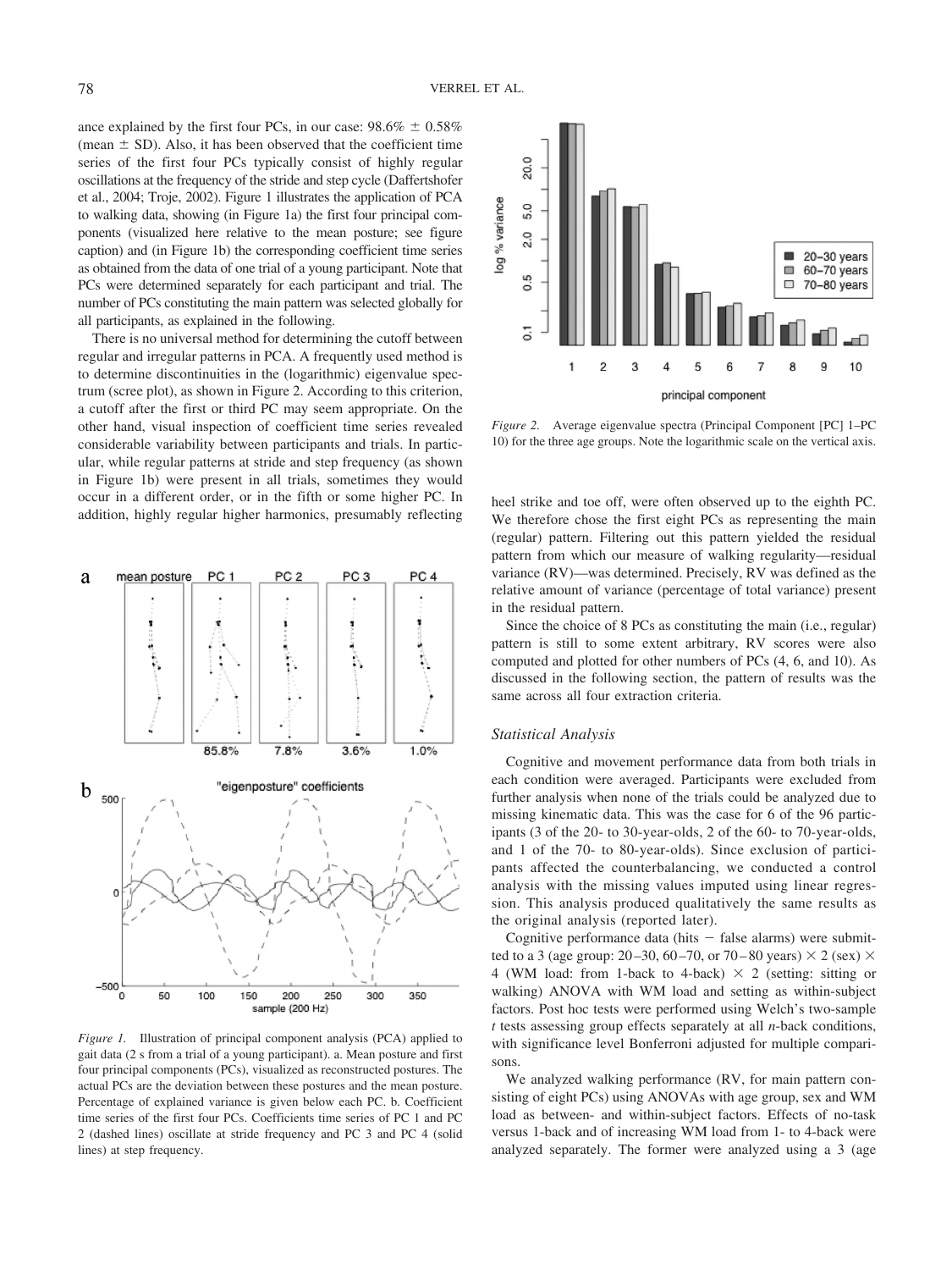group: 20–30, 60–70, or 70–80 years)  $\times$  2 (sex)  $\times$  2 (WM load: no-load or 1-back) ANOVA, the latter using a 3 (age group)  $\times$  2  $(\text{sex}) \times 4$  (WM load: from 1- to 4-back) ANOVA. In addition, we computed individual trends for each participant separately as the slopes of RV as a function of increasing WM load (from 1-back to 4-back) using linear regression. To assess age-related effects of parametrically increasing WM load, we compared slopes of the three age groups to zero and to one another using two-tailed one-sample and Welch's two-sample *t* tests. Significance level was globally set to .05. Effect sizes are reported as (nonpartial) eta squares.

#### Results

Figure 3 shows WM performance as a function of age group, task difficulty (*n*-back), and setting (sitting vs. walking). Statistics revealed significant main effects of age group,  $F(2, 84) = 14.77$ ,  $p < .05$ ,  $\eta^2 = .26$ ; setting,  $F(1, 84) = 8.48$ ,  $p < .05$ ,  $\eta^2 = .09$ ; and WM load,  $F(3, 252) = 316.3, p = .05, \eta^2 = .75$ , as well as an Age Group  $\times$  WM Load interaction,  $F(6, 252) = 9.82, p < .05, \eta^2 =$ .05. Note that this interaction effect may reflect a ceiling effect for the 1-back condition. Comparison of means revealed that the main effect of setting reflected improved performance in the *n*-back task while participants were walking compared with while they were sitting. Post hoc *t* tests addressing the interaction of Age Group  $\times$ WM Load showed that the age groups did not differ with respect to performance in the 1-back condition. From the 2-back condition onwards, participants of the two older age groups performed below the level of the young adults. No reliable difference was found between the two older age groups.

Walking regularity scores are plotted in Figure 4. For illustrative purposes, we plotted them for four versions of RV based on main patterns consisting of the first 4, 6, 8, and 10 PCs. All of them show the same pattern of decreasing uniformly across age groups from no-load to 1-back, and age-specific increases or decreases for higher WM loads. For reasons discussed earlier, RV-data based on 8 PCs (shown in Figure 4c) were used for statistical analysis.



*Figure 3.* Working memory (WM) performance (hits  $-$  false alarms [FA]) as a function of age group, WM load (*n*-back), and setting (sitting vs. walking). Note that the maximum possible score was six, so participants performed at ceiling in the 1-back and partly the 2-back condition. Error bars represent standard error of the mean.



*Figure 4.* Residual variance (RV) as a function of age group and working memory (WM) load. Results are plotted for RV based on main patterns consisting of the (a) first 4, (b) 6, (c) 8, and (d) 10 principal components. Statistical analysis was performed on the data plotted in Figure 4c. Error bars represent standard error of the mean.

Statistical analysis of RV scores in the no-load versus 1-back condition showed a main effect of WM load,  $F(1, 84) = 14.5$ ,  $p \le$ .05,  $\eta^2$  = .14, with smaller RV (higher regularity) in the 1-back condition and no further significant effects (for all other effects,  $p > .05$ ).

The ANOVA addressing the effect of increasing WM load from 1-back to 4-back showed a significant Age Group  $\times$  WM Load interaction,  $F(6, 252) = 7.01$ ,  $p < .05$ ,  $\eta^2 = 0.14$ , and no other reliable effects (all  $p > .05$ ). One-sample *t* tests performed on individual slopes of RV as a function of WM load indicated negative slopes in the youngest  $(20-30 \text{ years})$  group,  $t(28)$  =  $-6.15$ ,  $p < .05$ ,  $\eta^2 = .57$ ; positive slopes in the oldest (70–80) years) group,  $t(30) = 2.74$ ,  $p < .05$ ,  $\eta^2 = .20$ ; and no significant deviation from zero in the intermediate  $60-70$  years group,  $t(29)$  = 1.08. Pairwise comparisons of the groups using two-sample *t* tests showed that the youngest group differed from both of the older groups: comparison with 60- to 70-year-olds:  $t(53.7) = 4.59$ ,  $p <$ .05,  $\eta^2$  = .28; comparison with 70- to 80-year-olds:  $t(51.7)$  = 5.70,  $p < .05$ ,  $\eta^2 = .39$ . In contrast, no reliable difference was found between the two groups of older adults,  $t(58.2) = -1.35$ .

Since the analysis of the number of false alarms occurring during the recording interval (in which no targets of the *n*-back task were presented) showed a similar Age Group  $\times$  WM Load interaction as that found for the RV, an ANCOVA with the number of false alarms during movement registration added as a covariate was performed as well. The number of false alarms correlated significantly with RV,  $F(1, 251) = 15.5, p < .05, \eta^2 = .05$ , but did not eliminate the Age Group  $\times$  WM Load interaction,  $F(6, 251) =$ 5.13,  $p < .05$ ,  $\eta^2 = .10$ .

#### Discussion

In this study, we investigated the effect of a concurrent cognitive task on the regularity of whole-body coordination during treadmill walking in three adult age groups,  $20-30$ ,  $60-70$ , and  $70-80$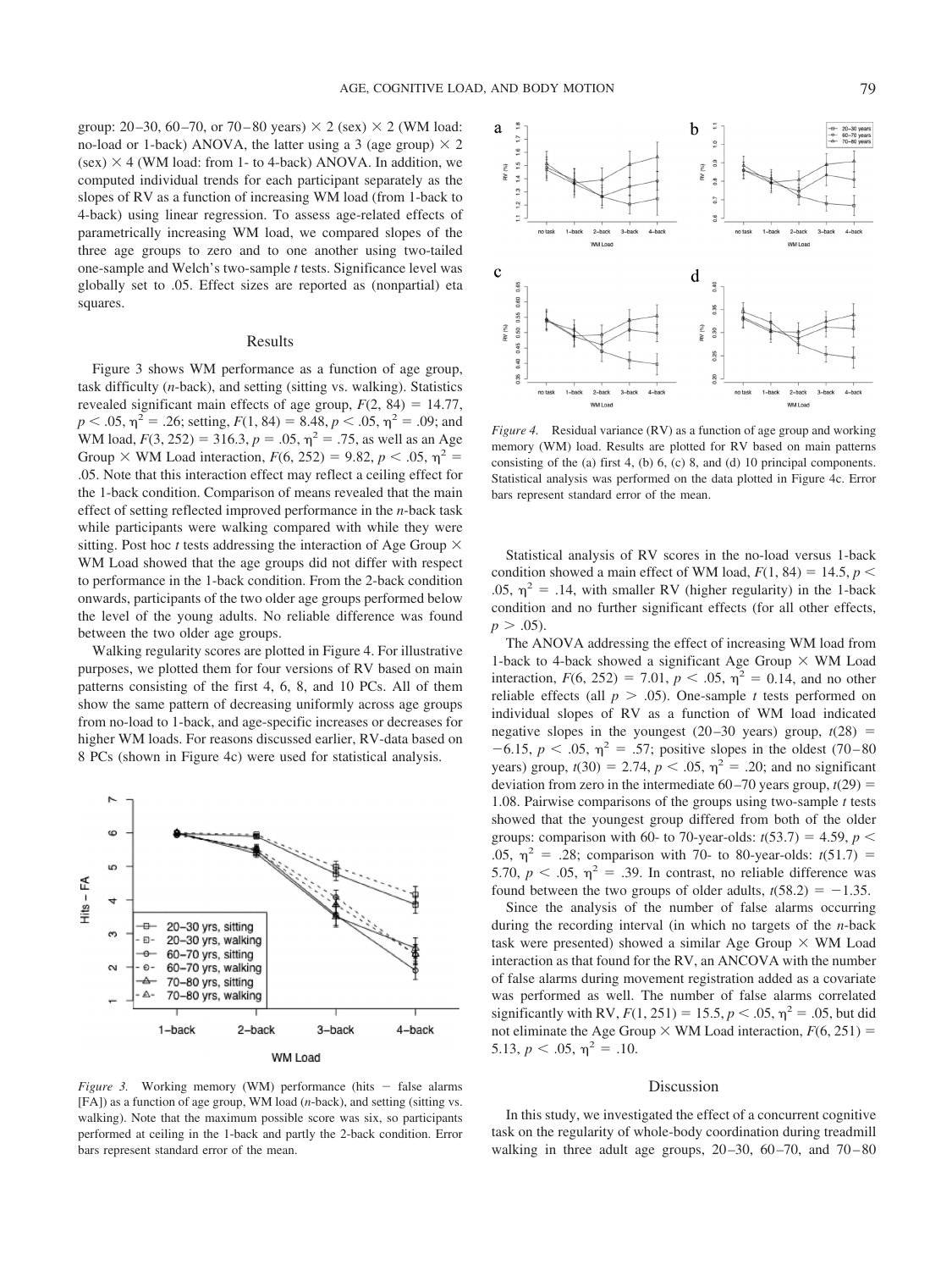years. For participants of all ages, gait patterns became more regular when performing a simple cognitive task (1-back) relative to walking without additional cognitive task, with no reliable group differences in the degree of increase in regularity. In contrast, further increments in cognitive task difficulty (i.e., from 1-back to 2-, 3-, and 4-back) led to age-differential effects: In young adults, gait patterns became more regular; in the oldest age group (70- to 80-year-olds), gait patterns became more irregular; in the group of 60- to 70-year-olds, no reliable trends were found.

With respect to cognitive performance, we found a rather unexpected main effect of task setting (single- vs. dual-task; i.e., sitting vs. walking) on WM performance, indicating a dual-task gain, instead of costs, in the cognitive domain. Schaefer, Lövdén, Wieckhorst, and Lindenberger (2008) found similar effects in young adults (20- to 30-years-old) and children (9 years) using the same paradigm. With respect to aging, Molloy, Beerschoten, Borrie, Crilly, and Cape (1988) found a short physical exercise intervention to have positive effects on a number of scores of cognitive function. The beneficial effect of walking on cognitive performance observed in the present study may be explained by general increases in arousal induced by physical activity (e.g., Adam, Teeken, Ypelaar, Verstappen, & Paas, 1997). Future studies should address this effect in more detail and over a broader range of cognitive tasks, in particular the question of whether and in what way it may interact with adult age.

Our findings on walking regularity are consistent with the dual-process account of sensorimotor– cognitive interactions proposed by Huxhold et al. (2006). According to this account, cognitive activity at a low difficulty level induces an external focus of attention, allowing automatized and self-organizational mechanisms in the motor system to unfold (e.g., Beilock et al., 2004; Wulf & Prinz, 2001). This effect is assumed to be relatively age invariant. In contrast, higher difficulty levels are hypothesized to lead to cross-domain resource competition (Lindenberger et al., 2000; Schaefer et al., 2006; Woollacott & Shumway-Cook, 2002), the degree of which is assumed to differ by cognitive and sensorimotor resources, with the former including attentional mechanisms and WM. Both cognitive and sensorimotor resources are known to decline with advancing age (Lindenberger & Baltes, 1994; Schaefer et al., 2006). Hence, effects due to resource competition are supposed to become more pronounced with advancing adult age.

The results of this study are consistent with both predictions, thereby extending the generality of the dual-process account from postural sway while standing (e.g., Huxhold et al., 2006) to dualtasked walking. In contrast to an earlier analysis based on steppattern variability (Lövdén et al., 2008), we found reliable dualtask costs in the sensorimotor domain (walking regularity) for high cognitive loads in the oldest age group. At the same time, walking regularity increased with cognitive task difficulty in the young adult group, suggesting that young adults may possess a reserve capacity for enhancing the automaticity of gait when cognitive resources are invested into other domains or, alternatively, that the externalization of attentional focus is a gradual rather than a steplike process. A number of studies have found motor learning and (skilled) performance to be enhanced by an external attentional focus (e.g., Beilock et al., 2004; Wulf & Prinz, 2001; Wulf & Su, 2007). The pattern observed in the group of young participants indicates that it would be worthwhile to explore further the

effect of different levels of cognitive task difficulty on motor performance and learning.

To assess walking performance, we used a regularity measure based on PCA of whole-body kinematics. First, PCA was used to split the data into a main (regular) portion and a residual (irregular) portion. Then, the RV (relative amount of variance in the residual portion) was determined as a measure of walking irregularity. Our choice for the splitting between main and residual patterns was guided by the regularity (sinusoidal pattern) of the coefficient time series, which suggested that the main pattern should be defined on the basis of the first 8 PCs. Since this choice was somewhat arbitrary, we also plotted RV scores for other choices (cutting off at PC 4, PC 6, and PC 10). All of these plots show the same overall pattern that we have described, underlining the robustness of our findings.

In the present study, RV displayed several desirable characteristics. First, significant effects could be detected despite a relatively short interval of data collection per condition (not  $> 30$  s total). Second, in contrast to variability measures based on the step pattern for which older adults typically show higher overall variability (e.g., Lövdén et al., 2008), RV did not show main effects of age group. When present, such main effects limit the interpretability of ordinal interactions (cf. Loftus, 1978). The absence of a main effect of age group in RV may be due to the fact that the main pattern (hence, the filter applied to determine the RV) was individually "tailored" to each participant's biomechanical and movement characteristics. RV was computed by a data-driven filtering procedure (PCA) rather than based on a functional model of walking. To further explore the functional significance of components contributing to walking irregularity, researchers could use PCA in the study of whole-body coordination by examining the factor-loading structure (cf. Lamoth, Daffertshofer, Meijer, & Beek, 2006, Lamoth et al., 2004, Lamoth, Meijer, Daffertshofer, Wuisman, & Beek, 2006) or by considering more refined time series analyses of PC coefficients.

#### References

- Adam, J., Teeken, J., Ypelaar, P., Verstappen, F., & Paas, F. (1997). Exercise-induced arousal and information processing. *International Journal of Sport Psychology, 28,* 217–226.
- Baltes, P. B. (1987). Theoretical propositions of life-span developmental psychology— on the dynamics between growth and decline. *Developmental Psychology, 23,* 611– 626.
- Beilock, S. L., Bertenthal, B. I., McCoy, A. M., & Carr, T. H. (2004). Haste does not always make waste: Expertise, direction of attention, and speed versus accuracy in performing sensorimotor skills. *Psychonomic Bulletin & Review, 11,* 373–379.
- Daffertshofer, A., Lamoth, C. J. C., Meijer, O. G., & Beek, P. J. (2004). PCA in studying coordination and variability: A tutorial. *Clinical Biomechanics, 19,* 415– 428.
- Dobbs, A. R., & Rule, B. G. (1989). Adult age differences in working memory. *Psychology and Aging, 4, 500–503*.
- Horn, J. (1989). Models of intelligence. In *Intelligence: Measurement, theory, and public policy. Proceedings of a symposium in honor of Lloyd G. Humphreys,* Champaign, IL: University of Illinois Press.
- Huxhold, O., Li, S.-C., Schmiedek, F., & Lindenberger, U. (2006). Dualtasking postural control. aging and the effects of cognitive demand in conjunction with focus of attention. *Brain Research Bulletin, 69,* 294 – 305.